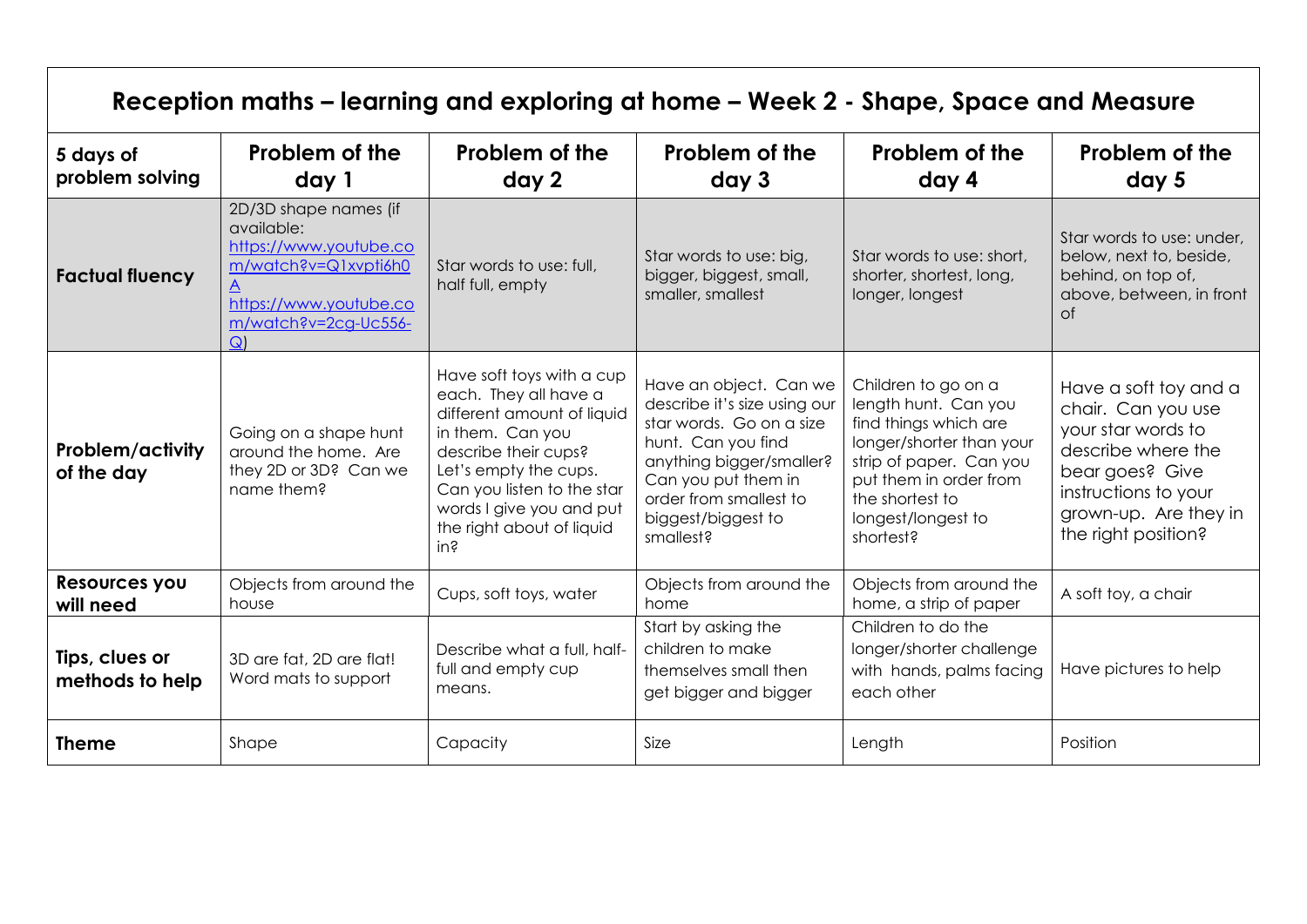Maths Support - Reception -Week 2

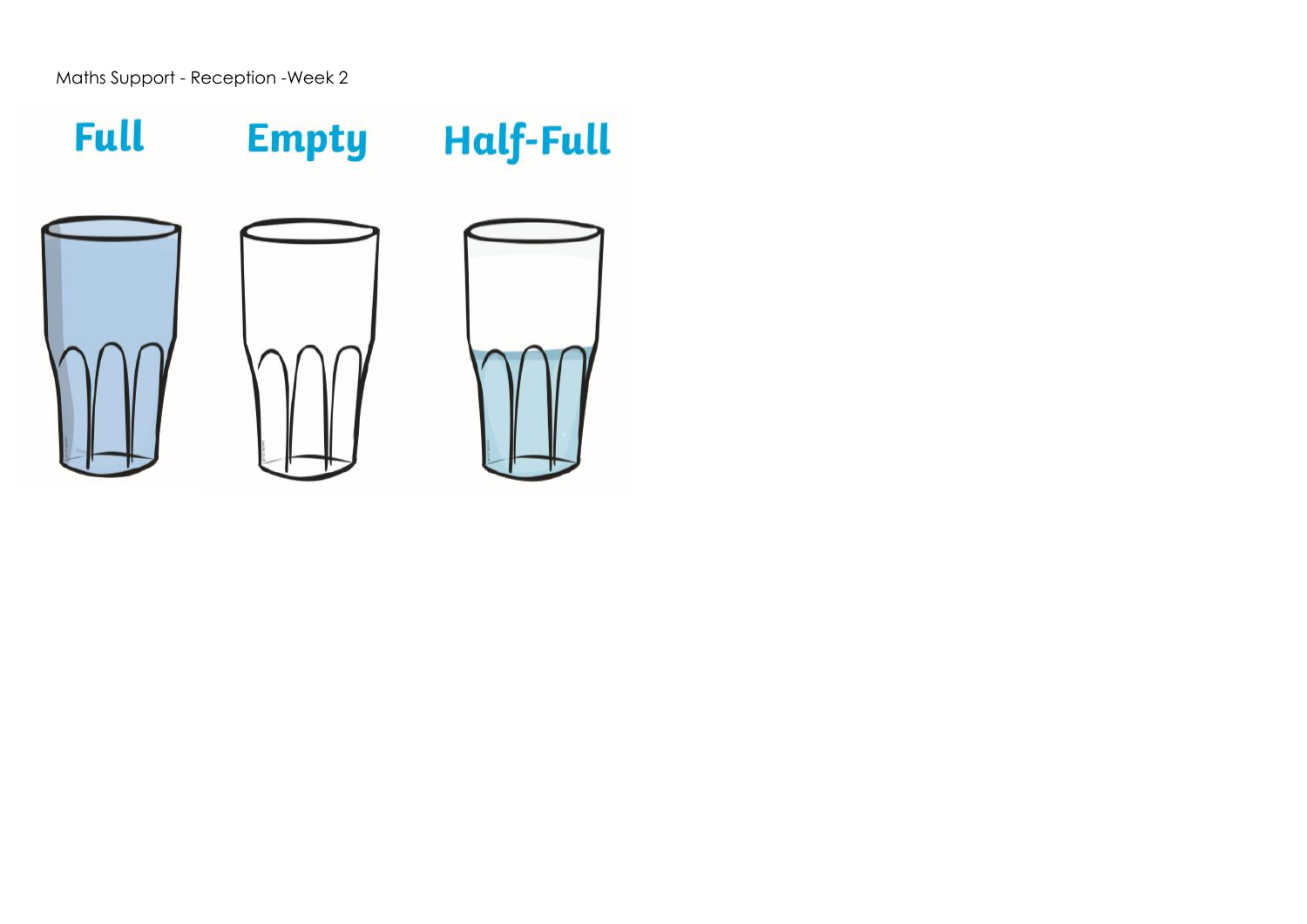